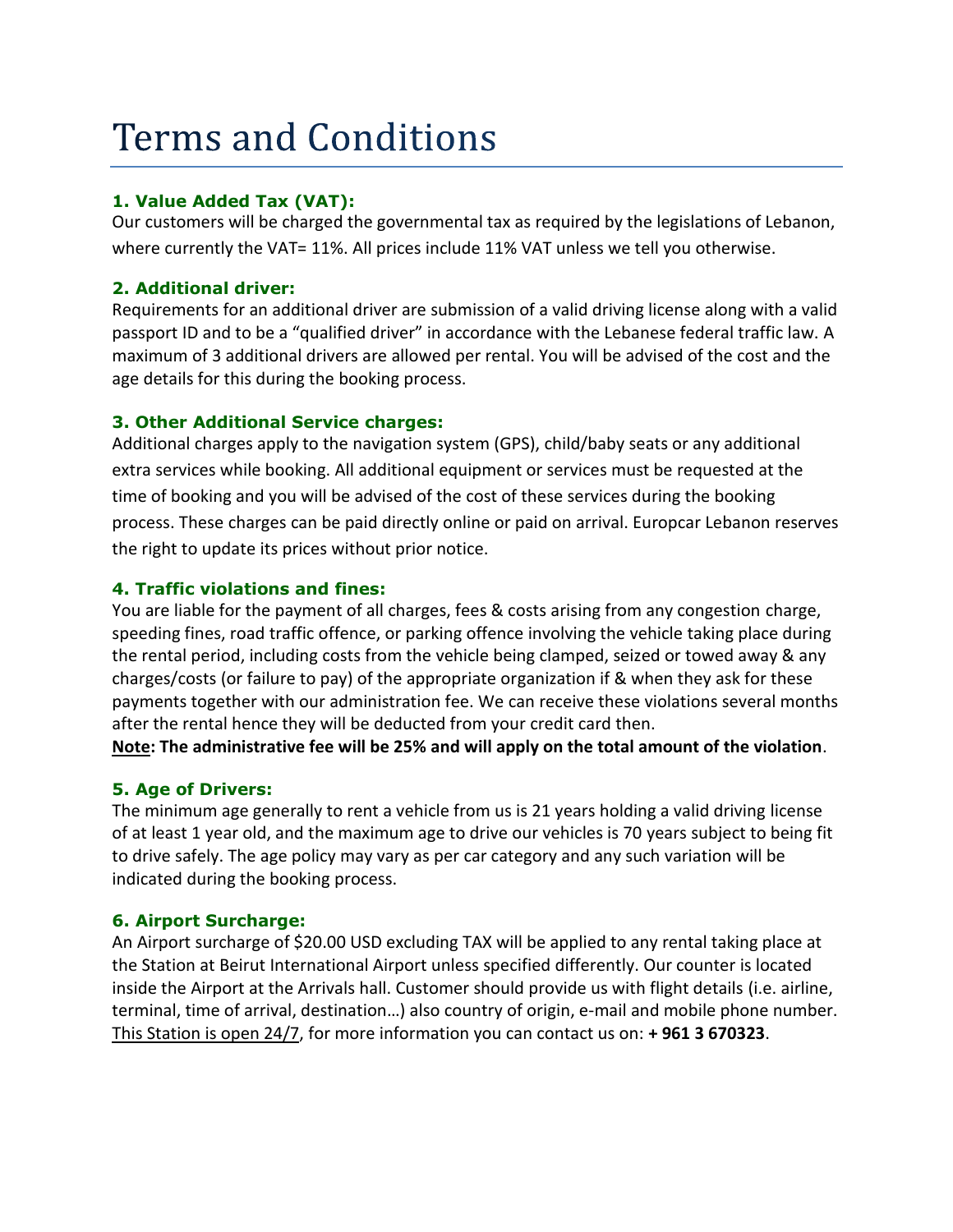#### **7. Rental deposit:**

Debit cards and cash are not accepted by Europcar as a means of "Deposit". During your booking and at time of "Check-out", You will be informed that in addition to the price of your rental, You will be asked to leave a deposit. The amount of the deposit will be mentioned before the finalization of your booking, restated in your booking confirmation email and also on the Rental Agreement that You will receive at the rental station at time of "Checkout". The deposit takes the form of an electronic pre-authorization (the "Deposit") taken on Your Credit Card in order to cover the possible traffic fines and damage. The amount of the deposit depends on the car category.

Credit Cards are required for the deposit; where Customer will be asked to provide us with 1 Credit Card on his name for Normal Vehicles & 2 Credit Cards under his name for Luxury Vehicles.

Any Credit Card without the customer's name will not be accepted.

After deducting all the dues of customer's additional fees, the excess blocked amount will be released automatically in [3 – 4] weeks' time. **Note**: Europcar is not responsible for any difference between the amount blocked & the amount released resulting from the fluctuation of foreign exchange rates and/or other possible banking charges.

## **8. Accepted Credit Cards:**

- a. American Express
- b. MasterCard
- c. Visa

The company does not accept prepaid, rechargeable or virtual cards or another type of card other than the ones mentioned above.

## **9. Delivery/Collection of the vehicle:**

Delivery/Collection in Beirut city is charged \$10.00 USD excluding TAX Delivery/Collection out of Beirut city is charged depending on the distance covered Delivery & Collection is available:

- Monday to Friday **9:00am till 5:00pm**
- Saturday and Sunday is not available

## **10. Fuel policy and vehicle check-up:**

- a. The customer must return the vehicle with the same level of fuel at the pick-up.
- b. Refueling; if the car is not returned with the same fuel level, Europcar Lebanon will charge the actual price at the Gas station and an additional administrative cost of **25%** service charge is added to the refueling cost.
- c. Vehicle check-up is the responsibility of the customer to check water and oil levels as well as tire pressures and damages caused due to neglecting these check-ups are not covered and would be considered as vehicle misuse and the due cost is the customer's liability.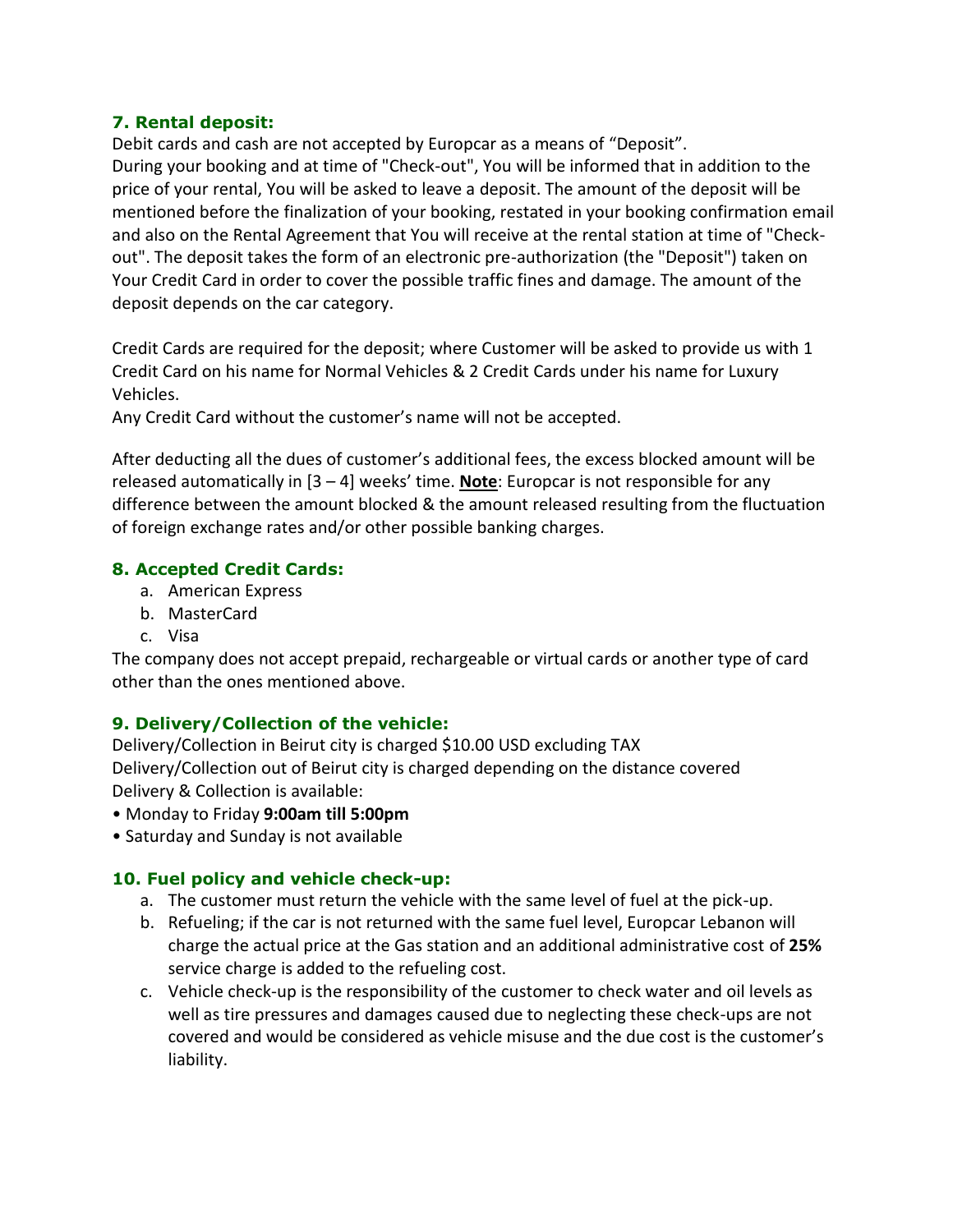#### **11. Assistance on the road:**

We offer you a **24/7** assistance service.

In case of assistance you can contact us on: **+ 961 3 670323** and collaborate with our fleet controller to receive the required help.

#### **12. Documents required for rental:**

- a. Valid Passport
- b. Valid Driving license must be at least 1 year from the first issue
- c. Valid International driving license is mandatory for foreign customers excluding USA, Canada, EU, Australia and Arab Countries. This is subject to changes depending on the Lebanese traffic law
- d. Valid Credit card under the customer's name

**Note**: All above driving licenses should be in English or Arabic otherwise a translated copy of the same will be requested.

#### **13. Grace period of a rental:**

Grace period for Check-out and Check-in is 120 minutes the latest, otherwise it will be charged as a full rental day.

#### **14. Insurances:**

Full Comprehensive insurance is provided subject to current Lebanese Law. The customer is liable for a deductible amount as per car category - against claims resulting from each and every accident including (hit-and-run) reporting you at fault (as evidenced by a Traffic Accident Report). This can be waived by buying the super collision damage waiver (SCDW).

In the case of bodywork damage during the rental, the maximum amount that could be paid would be the deposit amount. Coverage will only be valid if the terms of the lease are met.

#### *Supplementary insurance*

In the event of an accident, this parcel counts only the deductible CDW (Collision Damage Waiver)/ THW (Theft Waiver), coverage due to collision, theft, overturning, and total loss of the vehicle.

It includes protection against personal injury (PAI) and double cover for CDW in the event of third party damage. The minimum age required to close this package is for the lead driver to be 21 years old.

Please inform your branch and competent authorities immediately of the damage or accidents that have occurred, otherwise you will be charged for any damages. Loss of profit due to vehicle deterioration is calculated case by case.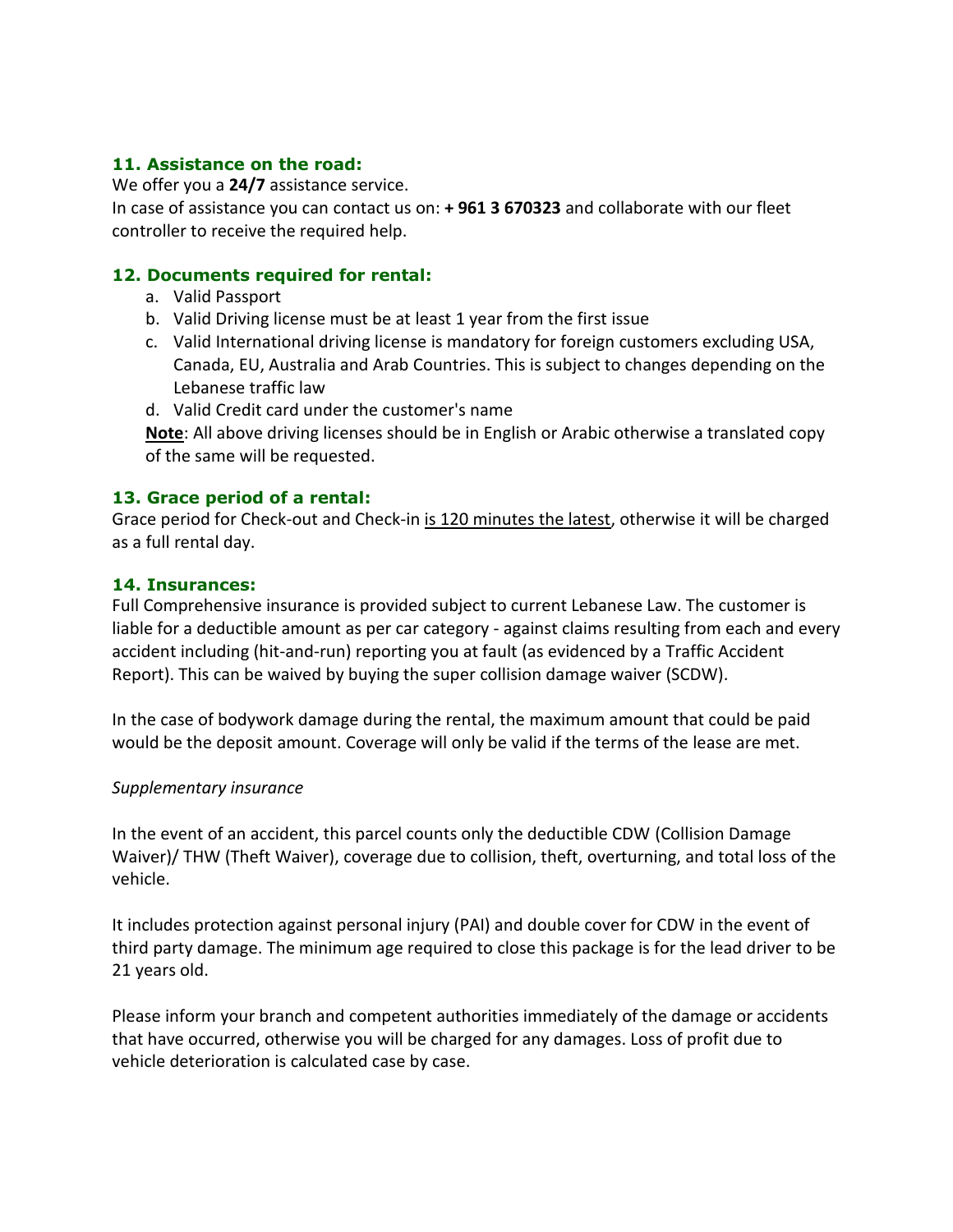This protection does not cover damage to tires and windscreen it excludes, among other things, the loss of accessories such as tires, emergency tires, radio, speakers, head restraints and mirrors. It does not include theft of parts or components of the engine.

#### **SLI** (Supplemental Liability Insurance)

Europcar offers an increase in liability coverage of up to LBP 750 000 000.00 Lebanese pounds.

#### **PAI** (Personal Accident Insurance)

This insurance provides peace and confidence that personal protection represents health costs in the event of a car accident. The insurance is for the driver and applies to the occupants of the vehicle, provided that the permitted number of passengers is not exceeded. The fee is per day. Coverage: Passenger medical expenses, permanent disability of the passenger, passenger death and funeral expenses, depending on the package of insurance. You can check more information before renting a car at Europcar Lebanon.

#### **Note**: **A "Traffic Accident Report" is obligatory in the case of an accident.**

#### **15. One-way charge:**

 Available between Europcar rental stations; if you decide to rent a vehicle at a branch but return it to another Europcar branch, Europcar Lebanon will charge you a one-way charge for an amount of \$10.00 excluding TAX.

#### **16. Cross Border fee:**

Our vehicles are not permitted to be driven outside Lebanon.

**Note**: Customer to inform Europcar Lebanon Airport station in case they want to visit a restricted zone in Lebanon near the border, since all our fleet contains a tracking system that might stop the vehicle immediately.

#### **17. Limited Kilometers:**

Short-term rentals (up to 30 days) have unlimited mileage, except for specific packages that you will be advised about upon booking.

#### **18. Promotions:**

Promotions can end without prior notice. Discounts cannot be applied nor accumulated with other running promotions.

## **19. Speed:**

The customer must abide by the traffic lights, signs and speed limits on all roads to avoid any fines.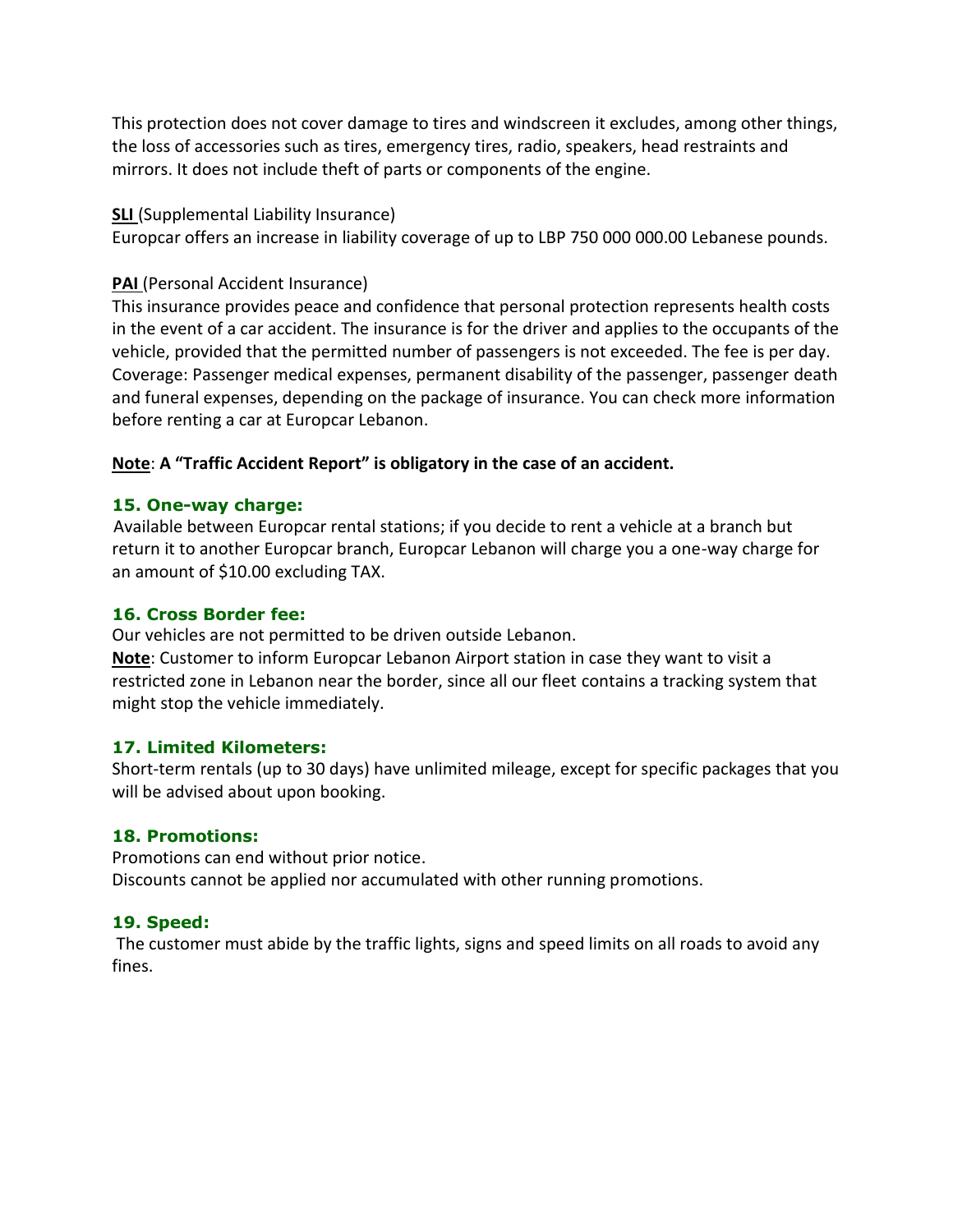#### **20. Payment:**

The rental payment can be made in 2 ways:

- 1. "**Prepaid**": paid directly while booking online.
- 2. "**Pay on arrival**": customer should pay the rental amount at vehicle Check-out. Cash and Credit Card are accepted.

**Note:** Debit Cards are accepted, and the only accepted Credit Cards are: "American Express", "Mastercard" and "Visa".

## **21. Vehicle replacement:**

In the event of vehicle breakdown or major accident, Europcar Lebanon will offer a replacement vehicle similar to the rented category without any extra cost.

**Note**: In case of accidents specific T&C's apply meaning that the customer is fully responsible for handling all the Legal accident documents (i.e. Traffic accident report), informing the insurance company and Europcar Lebanon's team.)

In case of emergency contact us on: **+961 3 670323**

#### **22. Vehicle condition:**

- 1. The Customer must keep the hired vehicle in a clean, safe, and sound condition as he/she took it. Otherwise charges may be applied.
- 2. Europcar Lebanon will conduct vehicle's "Check-out" and "Check-in" condition in the presence of the Customer at the time of handing over or receiving it to ensure vehicle's condition and to mark the status of each rented vehicle.
- 3. The Customer commits that he won't allow anybody to drive the rented vehicle unless been authorized By Europcar Lebanon as an "additional driver".
- 4. The Customer undertakes that neither he nor any of the listed additional drivers will use the vehicle in; Pushing, Pulling or Towing objects, Races & Fun Drives, Rough Roads, and Teach Driving or Rent the vehicle without Europcar Lebanon's permission.
- 5. The Customer that fails to adhere with same will be held responsible and liable for all charges resulting from damages, penalties, fines & other dues.
- 6. The Customer commits that he or any additional driver will not use the vehicle to transport commercial passengers or any materials/products that are prohibited by the Lebanese Laws.

## **23. Confirmed Reservation Policy:**

- a. **"Pay on arrival booking"**; a grace period of 120 minutes is permitted for the Customer to pick-up the vehicle.
- b. **"Prepaid booking"**; no pick-up time is specified until the closing of the rental.
- c. **"No Show"**; an amount of 95€ will be applied.
- d. **"Reservation Turn down"**; due to the failure of the customer to fulfill the rental T&C's requirement will be subject to a turn-down rental fees charge.
- e. **"Cancellation"**; reservation is free of charge if cancellation is made at least 48 hours before the pick-up. While after that it will be subject to a cancellation fee of 50€.